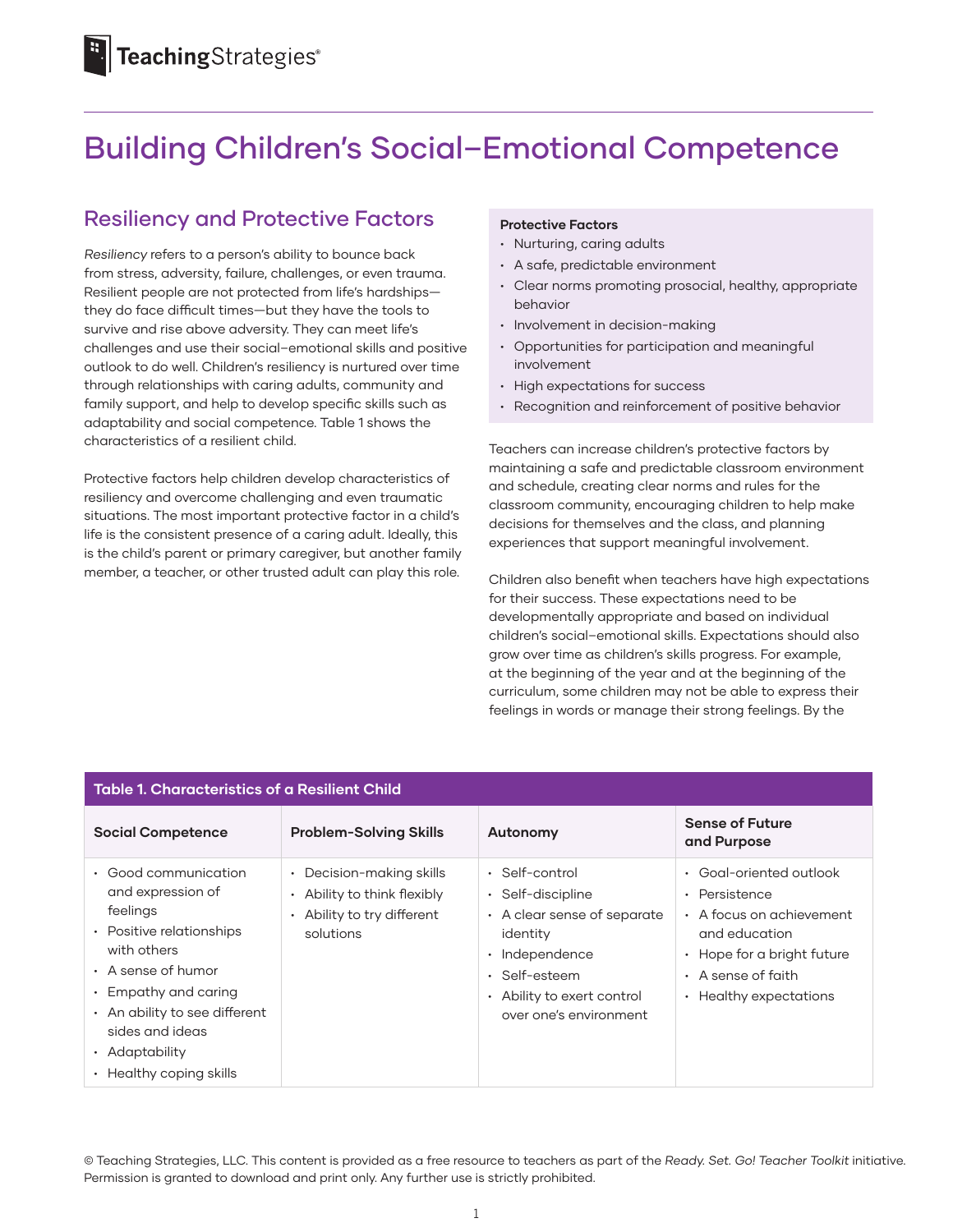end of the curriculum, many of them will master these skills. While considering expectations for each child, teachers should be mindful of their own biases to ensure that they do not impact their expectations. For example, girls are often seen as being calmer or more mature than boys. This bias causes people to hold girls to higher behavioral expectations than boys, which has a negative impact on the children and the dynamics of the classroom community.

Additionally, it is important for teachers to intentionally recognize and reinforce children's positive behaviors. When using positive reinforcement, teachers need to be mindful to not rely on praise or personal opinion. For example, if a child chooses to go to the calm-down place when he is feeling frustrated that his paper tore while he was painting, the teacher could say, "You were feeling frustrated, so you went to the calm-down place to calm down," instead of "I like the way you went to the calm-down area to calm down." Removing praise and opinion from recognition allows children to develop their own internal sense of pride and draws their attention to positive choices they make throughout the day.

### **High expectations and reinforcement and recognition communicate several important messages.**

- "I believe in you."
- "You have what it takes to control yourself, to be kind, and to get what you want in socially acceptable ways."
- "You are capable of learning and displaying positive, caring, socially productive behaviors."
- "I expect and will see to it that this classroom will be a safe and caring environment that supports independence and shows respect."

### Teacher-Guide Approach

Al's Pals™ uses the "teacher-guide approach" to foster children's resiliency and build their protective factors. This approach invites teachers to give up some control so children can gain control. For example, instead of providing children with all the answers or stepping in to solve their problems, teachers guide children to think, feel, and make choices for themselves. Over time, this approach results in children feeling empowered, able to identify and manage their own feelings and find solutions to their problems.

Advantages of being a "guide" in the classroom include the following.

- Reducing teachers' over-involvement—rather than stepping in, the teacher steps back
- Children becoming more responsible and taking ownership of their problems
- Teachers modeling the characteristics they want to see in the children
- Teachers and children feeling less stress
- Alleviating teachers' burden of "having all the answers"
- Helping all children feel included and welcomed
- Teachers spending more time teaching and less time disciplining
- Teachers spending less time on power struggles

An effective guide enhances the experience of the person being guided. To be an effective guide, teachers need to focus on not just what they do, but how they do it. Guide styles describe how teachers behave with children to help maintain positive and caring relationships during challenging situations, when discussing difficult topics, and throughout daily interactions. When teachers incorporate being a guide into their teaching practice, they shift many responsibilities from themselves to the children while using guide styles to remain calm, approachable sources of information.

#### **Guide Styles**

- **Neutral:** open-minded, does not assume to know what another is thinking or feeling based on their own thoughts or feelings
- **Calm:** does not become overly emotional
- **Approachable**: friendly, open to conversation and questions
- **Knowledgeable**: a source of information, stays at level of audience
- **Attends to the present**: stays focused on the moment, not on past behavior
- **Understanding**: empathizes and validates
- **Nonjudgmental**: deals with the behavior without judging the person; does not label people as "good" or "bad"
- **Respectful:** demonstrates respect through speech and body language

© Teaching Strategies, LLC. This content is provided as a free resource to teachers as part of the *Ready. Set. Go! Teacher Toolkit* initiative. Permission is granted to download and print only. Any further use is strictly prohibited.